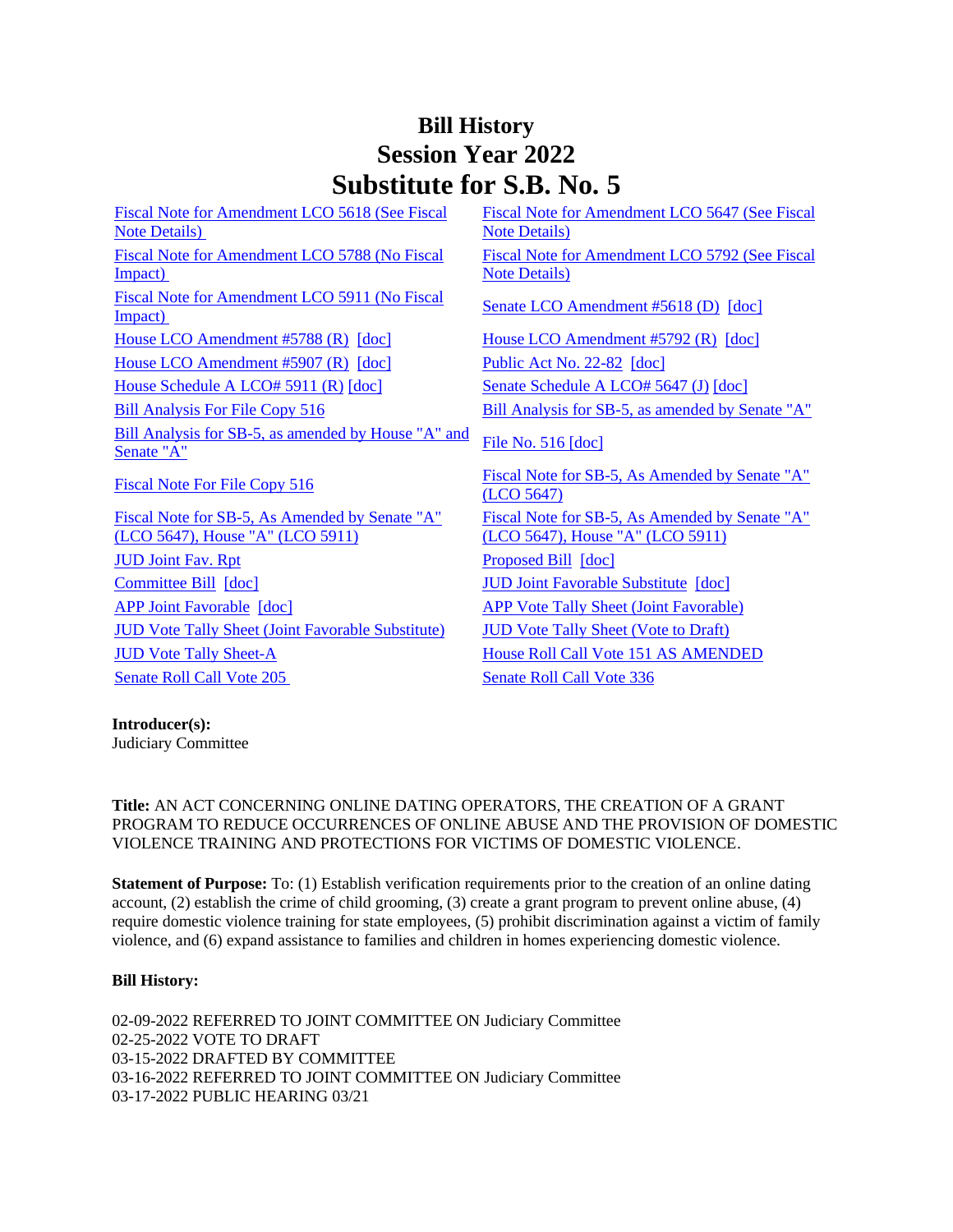03-31-2022 JOINT FAVORABLE SUBSTITUTE 04-01-2022 FILED WITH LEGISLATIVE COMMISSIONERS' OFFICE 04-11-2022 REFERRED TO OFFICE OF LEGISLATIVE RESEARCH AND OFFICE OF FISCAL ANALYSIS 04/19/22-12:00 PM 04-19-2022 REPORTED OUT OF LEGISLATIVE COMMISSIONERS' OFFICE 04-19-2022 FAVORABLE REPORT, TABLED FOR THE CALENDAR, SENATE 04-19-2022 SENATE CALENDAR NUMBER 379 04-19-2022 FILE NUMBER 516 04-20-2022 REFERRED BY SENATE TO COMMITTEE ON Appropriations Committee 04-22-2022 JOINT FAVORABLE 04-22-2022 FILED WITH LEGISLATIVE COMMISSIONERS' OFFICE 04-22-2022 REPORTED OUT OF LEGISLATIVE COMMISSIONERS' OFFICE 04-22-2022 NO NEW FILE BY COMMITTEE ON Appropriations Committee 04-22-2022 FAVORABLE REPORT, TABLED FOR THE CALENDAR, SENATE 04-27-2022 SENATE ADOPTED SENATE AMENDMENT SCHEDULE A:LCO-5647 04-27-2022 SENATE PASSED AS AMENDED BY SENATE AMENDMENT SCHEDULE A 04-28-2022 FAVORABLE REPORT, TABLED FOR THE CALENDAR, HOUSE 04-28-2022 HOUSE CALENDAR NUMBER 499 04-28-2022 RULES SUSPENDED 04-28-2022 HOUSE ADOPTED SENATE AMENDMENT SCHEDULE A 04-28-2022 HOUSE ADOPTED HOUSE AMENDMENT SCHEDULE A:LCO-5911 04-28-2022 HOUSE PASSED AS AMENDED BY SENATE AMENDMENT SCHEDULE A 04-28-2022 HOUSE PASSED AS AMENDED BY HOUSE AMENDMENT SCHEDULE A 04-30-2022 DISAGREEING ACTION, TABLED FOR CALENDAR, SENATE 05-03-2022 SENATE ADOPTED HOUSE AMENDMENT SCHEDULE A 05-03-2022 SENATE PASSED AS AMENDED BY SENATE AMENDMENT SCHEDULE A 05-03-2022 SENATE PASSED AS AMENDED BY HOUSE AMENDMENT SCHEDULE A 05-03-2022 ON CONSENT CALENDAR / IN CONCURRENCE 05-13-2022 PUBLIC ACT 22-82 05-17-2022 TRANSMITTED TO THE SECRETARY OF STATE 05-17-2022 TRANSMITTED BY SECRETARY OF THE STATE TO GOVERNOR 05-24-2022 SIGNED BY THE GOVERNOR

## **Co-sponsor(s):**

| Sen. Martin M. Looney, 11th Dist.      | Sen. Bob Duff, 25th Dist.               |
|----------------------------------------|-----------------------------------------|
| Sen. Saud Anwar, 3rd Dist.             | Sen. Jorge Cabrera, 17th Dist.          |
| Sen. Steve Cassano, 4th Dist.          | Sen. Christine Cohen, 12th Dist.        |
| Sen. Mary Daugherty Abrams, 13th Dist. | Sen. Mae Flexer, 29th Dist.             |
| Sen. John W. Fonfara, 1st Dist.        | Sen. Will Haskell, 26th Dist.           |
| Sen. Julie Kushner, 24th Dist.         | Sen. Matthew L. Lesser, 9th Dist.       |
| Sen. Rick Lopes, 6th Dist.             | Sen. Patricia Billie Miller, 27th Dist. |
| Sen. Marilyn V. Moore, 22nd Dist.      | Sen. Derek Slap, 5th Dist.              |
| Sen. Gary A. Winfield, 10th Dist.      | Rep. David Michel, 146th Dist.          |
| Rep. Lucy Dathan, 142nd Dist.          | Rep. Stephanie Thomas, 143rd Dist.      |
| Rep. John K. Hampton, 16th Dist.       | Rep. Anthony L. Nolan, 39th Dist.       |
| Rep. Michael A. Winkler, 56th Dist.    | Rep. Corey P. Paris, 145th Dist.        |
| Rep. Eleni Kavros DeGraw, 17th Dist.   | Rep. Robin E. Comey, 102nd Dist.        |
| Rep. Maria P. Horn, 64th Dist.         | Rep. Philip L. Young, 120th Dist.       |